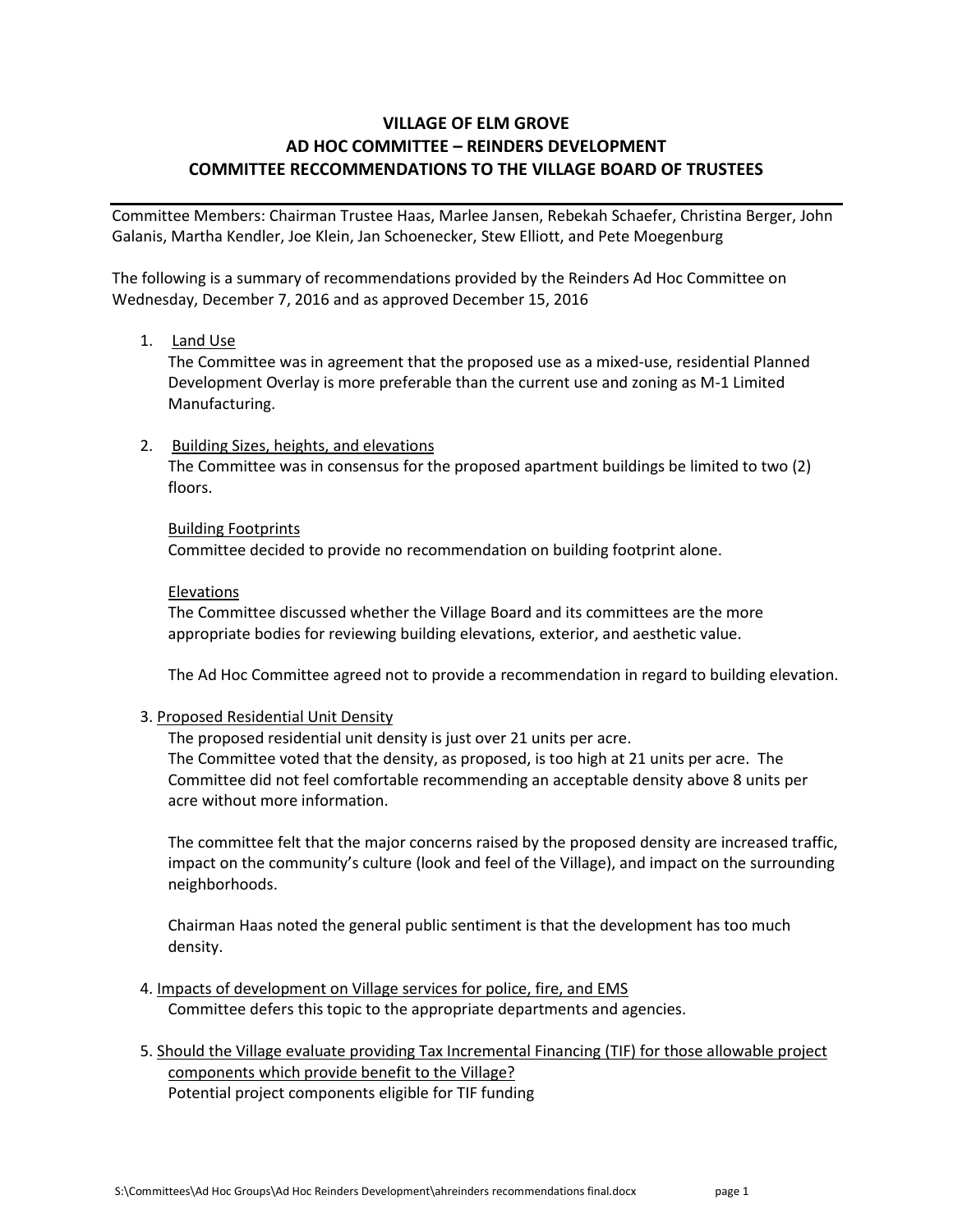Municipal Water Hazardous Soil Remediation Soil Stabilization (geo-piles) Re-route Elm Grove Road Streetscaping Underground Parking

Consensus of the committee is that where there is public benefit, TIF funding would be appropriate.

The majority of the Committee felt as follows TIF funding should not be utilized for: Hazardous soil remediation Soil Stabilization (geo-piles) Underground Parking

TIF funding could potentially be utilized for Municipal water Re-routing Elm Grove Road Public Streetscaping

Note\* TIF funding could be considered for financial support in soil stabilization (Geo-piles) so long it does not unduly enrich the economic benefit of the developers.

### 6. Site Development and Design

## Re-routing of Elm Grove Road at Watertown Plank Road

There was consensus that the re-routing of Elm Grove Road at Watertown Plank Road would be an improvement. However, there is concern regarding that proposed re-routing, specifically whether there would be adequate protection/shielding for homes located west of Elm Grove Rd.

#### Traffic Impact of new development

Consensus of the committee is that the traffic impact of the proposed new development is an issue that needs to be addressed by a more comprehensive traffic study.

#### View shed of proposed project from surrounding properties

Committee members commented that the overall mass and height of the development will have an effect on the look and feel of the Village's downtown. The mass and height of the buildings should be screened by landscaping that includes larger caliper trees.

#### **Greenspace**

The committee is in agreement that the green space component is acceptable.

#### Public space and pathway

The committee is in agreement that the proposed public space and pathway are positive elements.